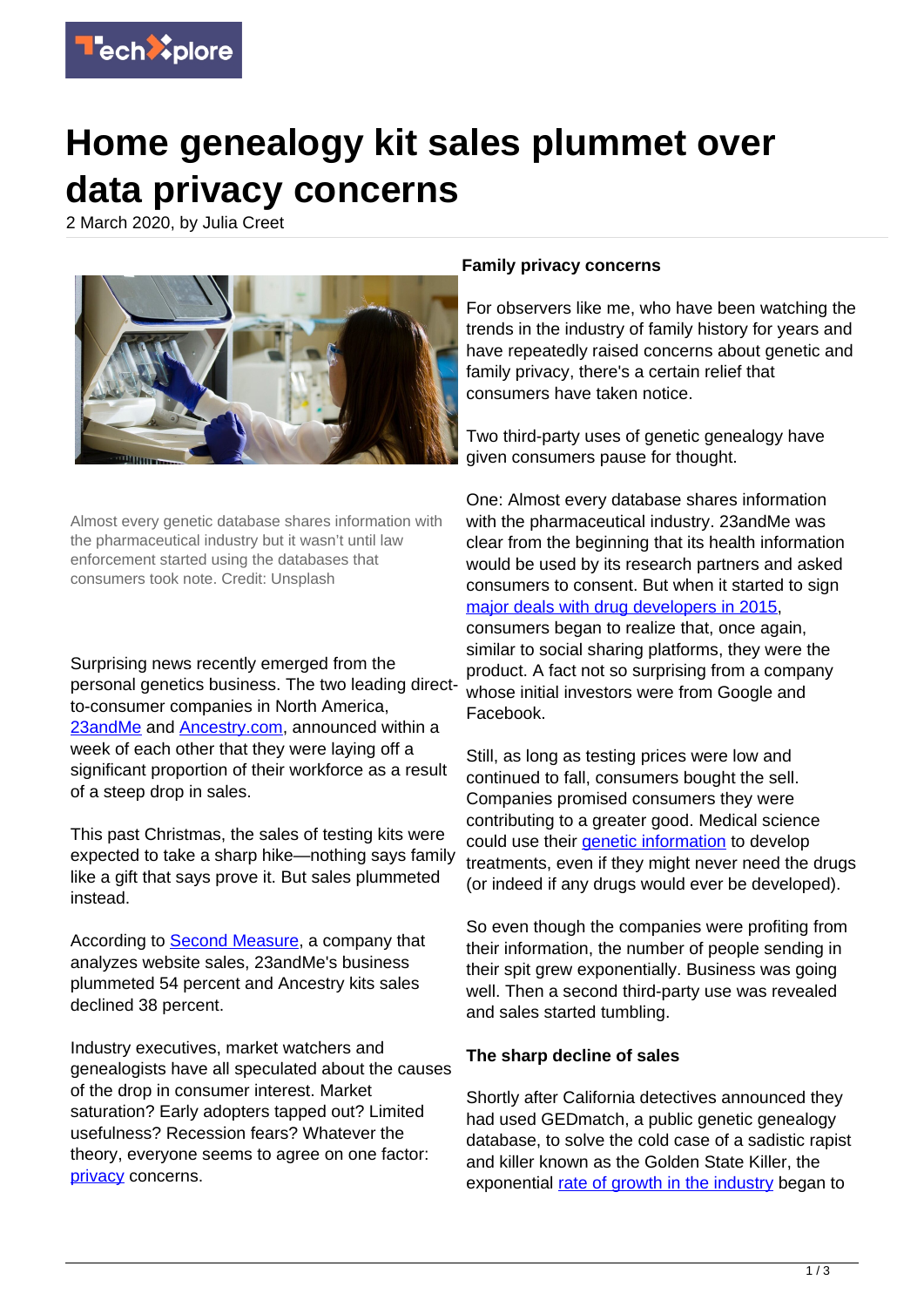

decline. That 2018 case set off a wave of privacy concerns about genetic genealogy and divided people who had already submitted their samples.



Gene kits will likely be sold with the idea of discovering more about your medical history and future. Here, a cancer researcher sets up genetic samples to run a laboratory technique used to make multiple copies of a segment of DNA. Credit: Unsplash

[Almost overnight, a new industry was hatched](https://www.prnewswire.com/news-releases/parabon-announces-snapshot-genetic-genealogy-service-for-law-enforcement-300644394.html) [using genetic genealogy databases to solve cold](https://www.prnewswire.com/news-releases/parabon-announces-snapshot-genetic-genealogy-service-for-law-enforcement-300644394.html) [cases](https://www.prnewswire.com/news-releases/parabon-announces-snapshot-genetic-genealogy-service-for-law-enforcement-300644394.html). GEDmatch, the company at the centre of the debate, was caught in the middle.

The GEDmatch founders, a couple of genealogists who just wanted to provide a place for genealogists to share DNA results without the privacy restrictions <sub>of people</sub> who have deleted their results. But no of the testing companies, eventually sold the company after attempting and failing to align its privacy policy with something viable for consumers and the company.

Sealing the marriage of genetic genealogy with policing, GEDmatch sold its database to Verogen, a forensics equipment company that services law enforcement. Ironically, Verogen promised it would offer better privacy protections and resist police incursions.

Last winter, one of the major testing companies, [Family Tree DNA, revealed that it had been co](https://www.buzzfeednews.com/article/salvadorhernandez/family-tree-dna-fbi-investigative-genealogy-privacy)[operating with the FBI](https://www.buzzfeednews.com/article/salvadorhernandez/family-tree-dna-fbi-investigative-genealogy-privacy) unbeknownst to its users. Only a few weeks earlier [U.S. News](https://health.usnews.com/wellness/articles/2019-01-07/best-dna-testing-kits) [had ranked the](https://health.usnews.com/wellness/articles/2019-01-07/best-dna-testing-kits) [company's privacy policy as one of the best in the](https://health.usnews.com/wellness/articles/2019-01-07/best-dna-testing-kits) [industry.](https://health.usnews.com/wellness/articles/2019-01-07/best-dna-testing-kits) Even a seasoned reporter studying the privacy policies closely could not discern that the company was sharing information without consumer consent.

## **The future of privacy**

Initial responses from people who had already been tested seemed [to be heavily weighted in favour](https://journals.plos.org/plosbiology/article?id=10.1371/journal.pbio.2006906) of the ethics of catching violent criminals over personal privacy.

But when GEDmatch users were given the opportunity to choose whether their data could be used by police, only 200,000 out of the 1.2 million users opted in, though some of that statistic could be a function of the new European data protection laws (GDPR). [A more recent poll by the Pew](https://www.pewresearch.org/fact-tank/2020/02/04/about-half-of-americans-are-ok-with-dna-testing-companies-sharing-user-data-with-law-enforcement/) [Research Center](https://www.pewresearch.org/fact-tank/2020/02/04/about-half-of-americans-are-ok-with-dna-testing-companies-sharing-user-data-with-law-enforcement/) found that Americans were almost evenly split on questions of data privacy versus the greater good of solving cold cases.

The question Pew asked, however, did not address the nuanced question of what kind of crime? The type of crime matters. Recent cases, [in particular of](https://www.theatlantic.com/science/archive/2019/03/38-years-later-dna-leads-to-teenager-who-abandoned-her-baby-in-a-ditch/584683/) [mothers who abandoned babies decades ago](https://www.theatlantic.com/science/archive/2019/03/38-years-later-dna-leads-to-teenager-who-abandoned-her-baby-in-a-ditch/584683/), seem to test another kind of ethical limit. Should the databases be restricted to the search for violent criminals only? Cold cases only? What about nonviolent crime? Where do we draw the line?

What the poll statistics can't measure is the number [company](https://techxplore.com/tags/company/) will reveal that information. Anecdotal evidence comes from genealogists who saw a rapid decline in the number of cousin matches immediately after the revelations that law enforcement had been mining genetic genealogy data.

What will happen now? With the mounting [privacy](https://techxplore.com/tags/privacy+concerns/) [concerns](https://techxplore.com/tags/privacy+concerns/) and a plethora of [competing privacy bills](https://fpf.org/2020/01/13/its-raining-privacy-bills-an-overview-of-the-washington-state-privacy-act-and-other-introduced-bills/) [in the works](https://fpf.org/2020/01/13/its-raining-privacy-bills-an-overview-of-the-washington-state-privacy-act-and-other-introduced-bills/), companies are pivoting away from ancestry testing to focusing on [whole gene testing](https://blog.nebula.org/30x-wgs/) [health results.](https://blog.nebula.org/30x-wgs/) They are also testing in countries where the market uptake has been slow. [Google](https://exame.abril.com.br/ciencia/atrasado-brasil-tera-seu-primeiro-mapeamento-genetico-da-populacao/) [has just announced that it will sponsor DNA](https://exame.abril.com.br/ciencia/atrasado-brasil-tera-seu-primeiro-mapeamento-genetico-da-populacao/) [collection in Brazil](https://exame.abril.com.br/ciencia/atrasado-brasil-tera-seu-primeiro-mapeamento-genetico-da-populacao/).